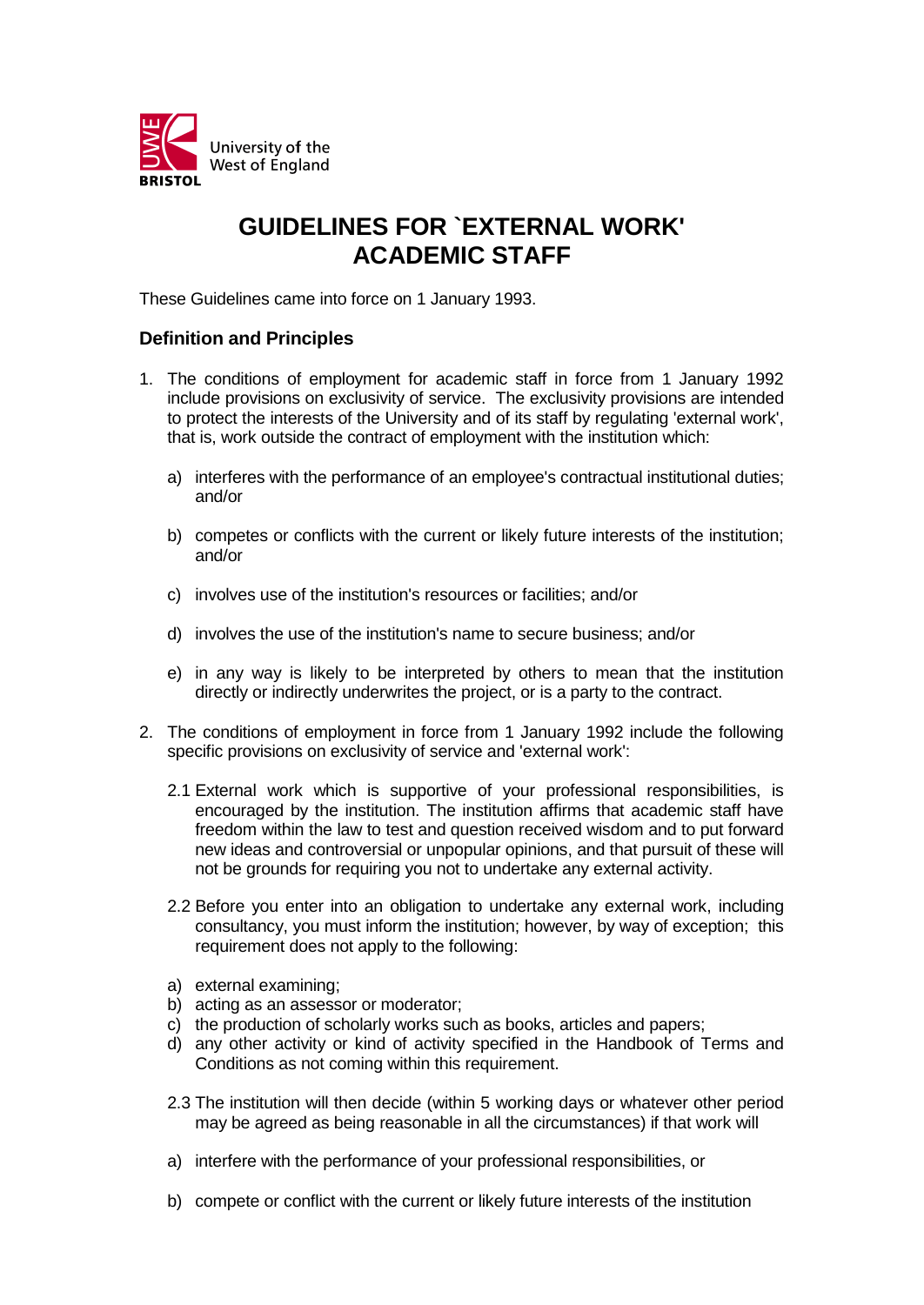in which case the institution may require you not to undertake the work; such a requirement will not be made unreasonably, will be subject to full consultation with yourself and, if made, will be accompanied by full written reasons for it.

- 2.4 Where it is intended to use the facilities of the institution in connection with external work, then prior approval is required in accordance with procedures set out in the Handbook of Terms and Conditions."
- 3. These provisions show that the University does not require automatic notification of all work irrespective of its nature. There are at present no other exempt activities specified under 2.2(d). It is normal practice for academic staff to inform their line manager of commitments under 2.2(a)-(c), and the line manager should be notified if such commitments are likely to conflict significantly with principles 1(a)-(e) (for example, where the duties or time commitments involved are substantial and the work may therefore conflict with 1(a)).
- 4. Any member of academic staff undertaking or contemplating work outside his or her contract of employment should consider it in the light of the general principles 1(a)-(e). If the work conflicts or appears to conflict with these principles, and might therefore be regarded as 'external work', then the Dean of the faculty concerned must be notified using the form attached as Annex A. If there is any doubt as to whether an activity is 'external work' then the Dean should be notified.
- 5. Work undertaken by a member of staff as a sole trader, or done by a company of which he or she is a director or shareholder, or by a partnership of which he/she is a member, is also subject to these Guidelines and must not conflict with 1(a)-(e).

## **Notification arrangements**

- 6. Where 'external work' or an agreement or contract for 'external work' has been entered into before the date on which this procedure comes into operation the Dean should be notified. Notification should be made using the form attached at Annex A. The Dean may review and discuss any such work with the member of staff concerned in the light of the procedure and principles set out at 7 below. Any renewal of an existing agreement or contract for 'external work' will be treated as a new proposal for the purposes of these Guidelines.
- 7. From time to time 'external work' or an agreement or contract for external work may be properly entered into under this procedure, but through a subsequent change in University policy or practice come into conflict, or appear to come into conflict with 1(a)-(e). In such circumstances the Dean should be notified using the form attached as Annex A, and the procedure set out at 6 will apply. If work which would previously have been properly conducted as 'external work' becomes disallowed through a change in University policy or practice, then the University recognises the position of staff who have taken on personal commitments to professional indemnity insurance which need to be maintained in a 'run-off' period following the end of consultancy work. The member of staff will normally be expected to make private arrangements to cover the costs of such indemnity. However if private arrangements made in good faith cannot be fully implemented by reason of a change in University policy or practice then the University may, after consideration of each case on its merits make alternative arrangements for indemnity or to cover the costs of indemnity for the staff concerned.
- 8. As regards proposed work where no agreement or contract has been entered into the following procedure should be adopted: